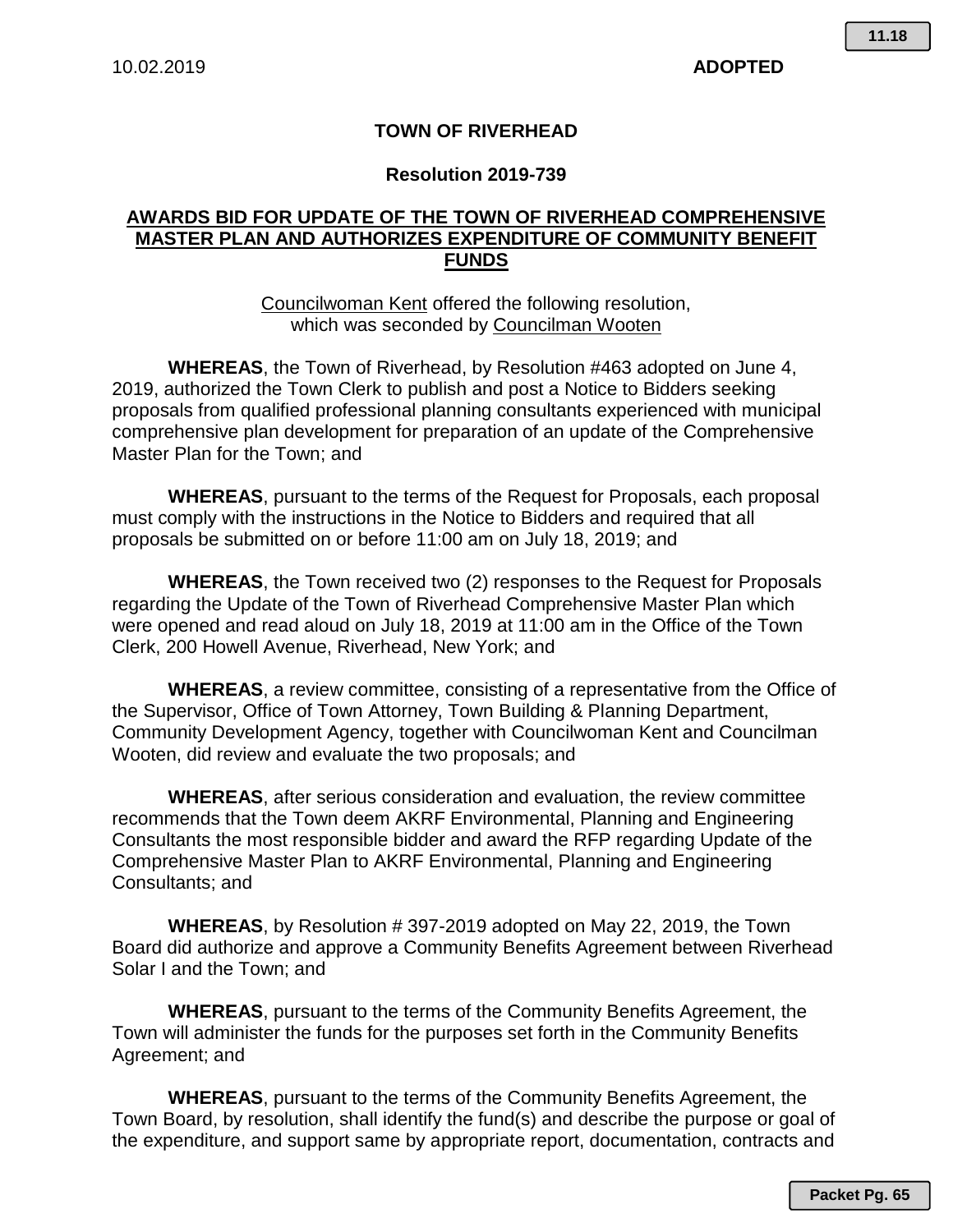other agreements for payment, receipts and other similar documentation, as applicable and appropriate, prior to disbursement of monies; and

**WHEREAS**, the Town seeks to accept the recommendation of the review committee for the Update of the Comprehensive Master Plan and award to AKRF Environmental, Planning and Engineering Consultants and utilize a portion of Community Benefit Funds from the Promotion and Protection of Agriculture and Open Space Initiative in the amount of \$200,000.00 and Protection and Promotion/Improvement of the Environment Initiative in the amount of \$200,000.00 to fund the Update of the Comprehensive Master Plan; and

**WHEREAS**, the Town of Riverhead Promotion and Protection of Agriculture and Open Space Initiative total expenditure plan is \$300,000.00 and requires that the expenditure of funds achieve or be in furtherance of one or more of the following goals: preservation of farmland, open space, undeveloped beach lands or shorelines; establishment of nature preserves; preservation of public access to lands for public use, including stream rights and waterways; undertaking any of the aforementioned in furtherance of the establishment of a greenbelt or blue-ways trail. In addition to the above, the money in this fund may be used for all purposes set forth New York State Town Law 64-e; Town Code Chapters 201 and 221; Town of Riverhead Preservation Plan; and to study (including retaining experts) or implement land use/zoning strategies, policies, procedures, techniques to protect agriculture, open space and other resources identified above; and

**WHEREAS**, the Town of Riverhead Protection and Promotion/Improvement of the Environment Initiative total expenditure plan is \$300,000.00 and requires that the expenditure of funds achieve or be in furtherance of one or more of the following goals: protection, preservation and enhancement of the functional integrity of the Peconic River, Long Island Sound and Pine Barrens ecosystem; significant ecologic, hydrogeologic; and all such other significant natural resources existing within the Town. In addition, the money in this fund may be used to study (including retaining experts) or implement policies, procedures, techniques to reduce or eliminate pollution and/or despoil of Town watercourses, tidal wetlands, freshwater wetlands, watershed lands, and other natural resources; and

**WHEREAS**, the goal and objective of the update to the 2003 Comprehensive Plan is to assist the Town in addressing and anticipating changes in economy, patters of economic growth, natural, scenic, or agricultural resources, while preserving the historical architectural significance of the community, continued efforts to foster tourism, agricultural, and arts and culture...Comprehensive Plan amendment is intended to inventory existing natural features and the man-made environment together with an analysis of those alternative land use scenarios and growth management techniques designed to optimally meet town-wide planning goals as established and identified by the Town Board, Planning Board and Planning Department...the land use concerns which confront the Town are multifaceted, which include but are not limited to, revitalization of Downtown, commercial development and reuse of former sites along Route 58, the future location of commercial and industrial facilities, the location and expansion of public and private utilities and infrastructure, the general location of recreational facilities, the management of town-wide and regional transportation elements, the creation of a regional employment opportunities within the Town, the preservation of agricultural lands and support of the agricultural industry, preservation of open space and the preservation of groundwater quality, the management of population